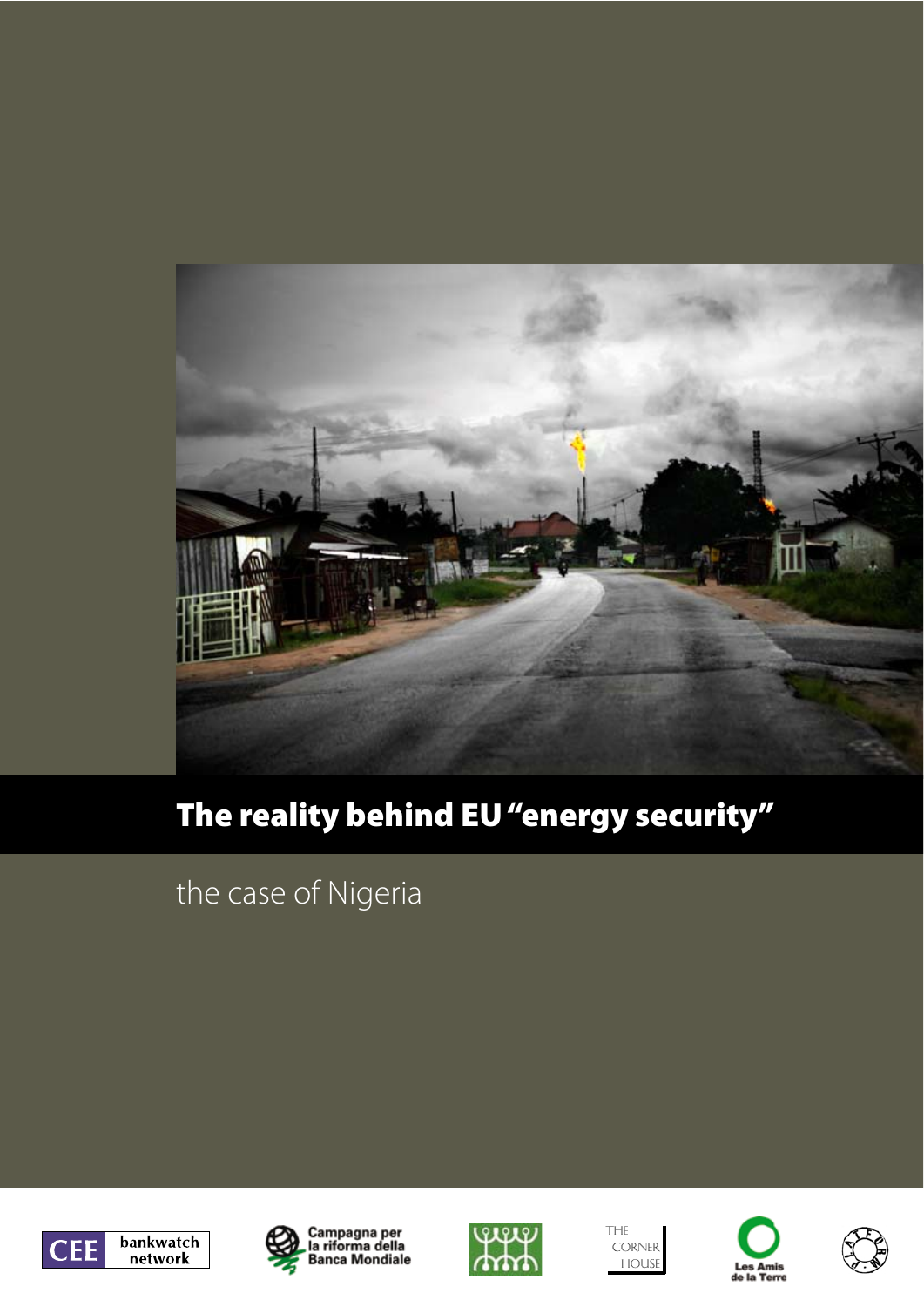## The reality behind EU "energy security"

## the case of Nigeria

This report is based on the evidence collected during an international fact-finding mission to the Niger Delta by CEE Bankwatch Network, Campagna per la Riforma della Banca Mondiale, Environmental Rights Action, Les Amis de la Terre, The Corner House, that took place in September 2011.

We thank the staff of Environmental Rights Action for facilitating the visit to communities, the institutions and members of the communities visited, the representatives of the Host Community Network and the lawyers of Law Edge legal office in Port Harcourt and other lawyers and civil society groups that are working for the rights of the local communities in the Delta.

Text closed on November 9th 2011.

Pictures of: Luca Tommasini

Layout and graphics: Tomáš Barčík

Contacts:

CEE Bankwatch Network Na Rozcesti 1434/6, 190 00 Praha 9 - Liben, Czech Republic Tel.+420 274 822 150; +420 274 782 208, Fax. +420 274 816 571 Email: main@bankwatch.org www.bankwatch.org

Campagna per la Riforma della Banca Mondiale (CRBM) via Tommaso da Celano 15 00178, Rome Italy tel. +39 067826855, Fax. +39 067858100 Email: info@crbm.org www.crbm.org

Environmental Rights Action #214 Uselu Lagos Road, Ugbowo, P.O.Box 10577, Benin City, Nigeria. Tel/Fax:+234 52 880619 E-mail: eraction@eraction.org www.eraction.org

Les Amis de la Terre France 2B rue Jules Ferry, 93100 Montreuil, France Tel : +33 1 48 51 18 98, Fax: +33 1 48 51 95 12 Email: france@amisdelaterre.org www.amisdelaterre.org

The Corner House Station Road, Sturminster Newton, Dorset DT10 1BB, United Kingdom Tel. +44 1258 473795, Fax. +44 1258 473795 Email: enquiries@thecornerhouse.org.uk www.thecornerhouse.org.uk

PLATFORM 7 Horselydown Lane, London SE1 2LN, United Kingdom Tel. + 44 20 7403 3738 Email: info@platformlondon.org www.platformlondon.org



This publication has been produced with the financial assistance of the European Union. The content of this publication is the sole responsibility of the authors and can under no circumstances be regarded as reflecting the position of the European Union. The authors of this publication are also grateful to the following donors for their ongoing support of our work in this area: Charles Stewart Mott Foundation, Oxfam Novib and the Sigrid Rausing Trust.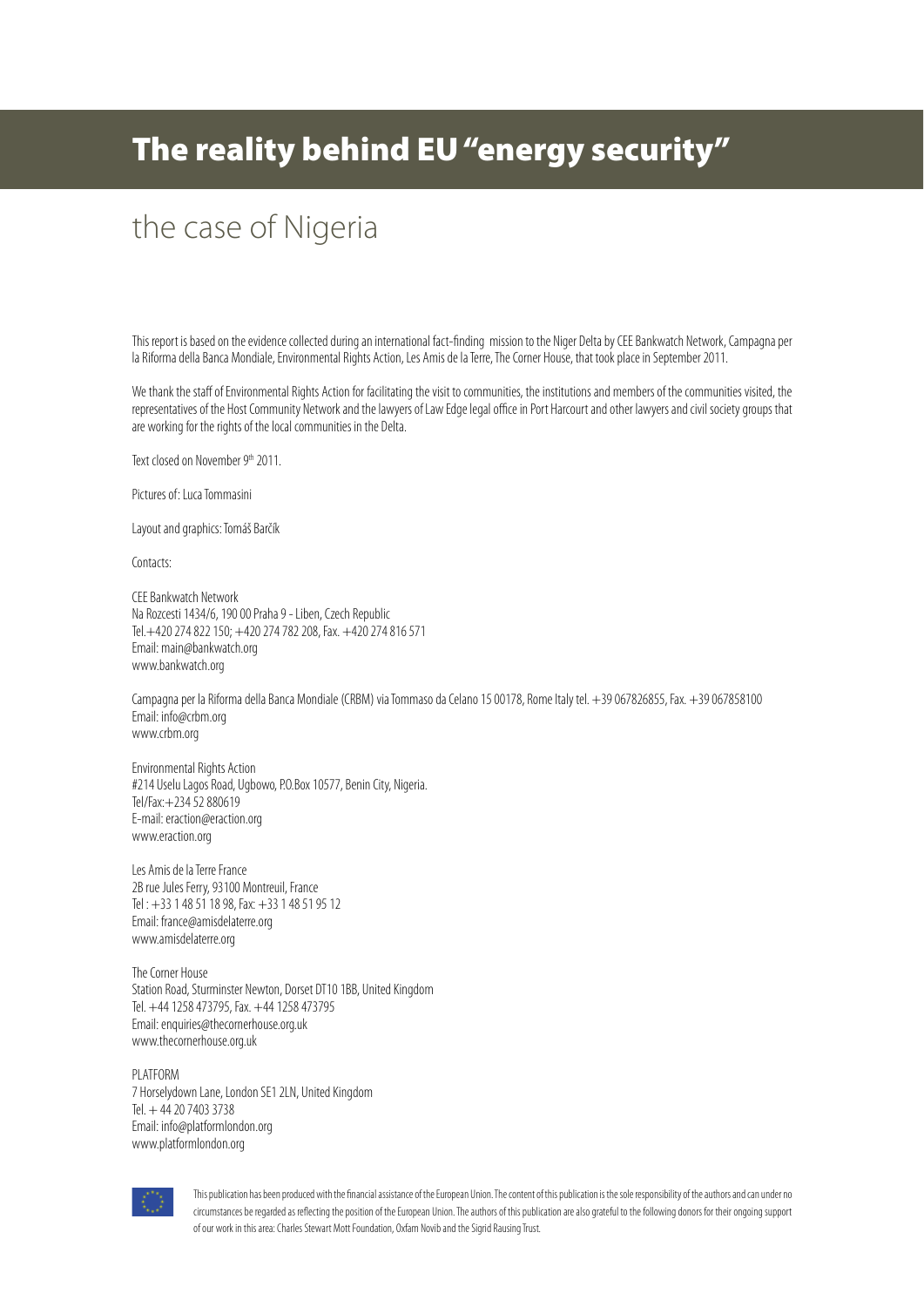"My mission has been to inform the West of the truth of what is happening in Nigeria, which has been hidden from them. I believe if people knew they'd do something about it and stop this robbery and murder that is going on in broad daylight." Ken Saro Wiwa, Ogoni writer and activist

"The European Union (EU) will increasingly compete with other importing countries and regions for energy supplies." European Commision, September 20111

"Secure, sustainable and competitive energy is of fundamental importance to the EU's economy, industry and citizens and a core goal of EU policy." European Commission, September 20112

### **From EU papers and policies…**

Eighty per cent of the oil and and sixty per cent of the gas burned within the European Union (EU) is imported from countries outside of the EU.<sup>3</sup> Indeed, as a bloc, the EU is the world's largest energy importer.<sup>4</sup> Even taking account of energy conservation and efficiency measures, the European Commission estimates that EU member states will continue to rely for the bulk of their energy on imports of fossil fuels for many decades to come if current consumer lifestyles and corporate expansion are to be maintained<sup>5</sup> – this despite the clear imperative to keep fossil fuels in the ground if catostrophic climate change is to be avoided.

Instead of prioritising policies that would ensure a just transition away from fossil fuels, however, the EU is intent on maintaining an economy based on coal, oil and gas. A scramble is now on to "secure" access to fossil fuels in third countries so as to "diversify" the sources of supply to avoid "dependency" on any one country. To achieve this goal, the EU is using a range of soft power instruments – from aid policies to trade agreements, diplomatic pressure to private sector subsidies – to lock in imports of fossil fuels for decades to come. The result is a proliferation of proposed infrastructure projects (such as oil and gas export pipelines and Liquid Natural Gas terminals) aimed at bringing oil and gas from countries in North Africa, the Caspian region or Sub-Saharan Africa to Europe. Many of these proposed projects are highly controversial, not least because they are so technically and economically challenging as to make their feasibility highly dubious.

Whilst the EU's policy reflects the heavy influence of powerful corporate lobbies, little attention has been paid to the adverse impacts – from corruption to conflict, environmental destruction to human rights violations, poverty to inequality – on citizens in those countries where the oil, gas and other energy sources are located or on efforts by citizens worldwide to build a transition to a just and sustainable future that does not depend on fossil fuels. Indeed behind the EU's seemingly reassuring rhetoric of "energy security" lies a reality of dispossession of lands and livelihoods, of denial to access to energy, water, food, clean air and other basic necessities of life, and a blindness to climatic realities. These realities are occurring now, not some distant point in the future.

<sup>1</sup> European Commission, "Key facts and figures on the external dimension of the EU Energy Policy", September 2011, http://eur-lex.europa.eu/LexUriServ./LexUriServ.do?uri=SEC:2011:1022:FIN:EN:DOC

<sup>2</sup> ECcommunication,"TheEU EnergyPolicy:Engaging withPartnersbeyond Our Borders",September2011,http://ec.europa.eu/energy/international/security\_of\_supply/doc/com\_2011\_0539.pdf

<sup>3</sup> EC communication, "The EU Energy Policy: Engaging with Partners beyond Our Borders", September 2011, http://ec.europa.eu/energy/international/security\_of\_supply/doc/com\_2011\_0539.pdf.

<sup>4</sup> European Commission, "The EU Energy Policy: Engaging with Partners beyond Our Borders", September 2011, http://ec.europa.eu/energy/international/security\_of\_supply/cooperation\_en.htm

<sup>5</sup> European Commission, « Background paper "Energy Roadmap 2050 – State of Play" , May 2011, http://ec.europa.eu/energy/strategies/2011/doc/roadmap\_2050/20110503\_energy\_roadmap\_ 2050 state of play.pdf. The Commission states: "Reliance on fossil fuels diminishes in all decarbonisation scenarios but their contribution is important in the medium term."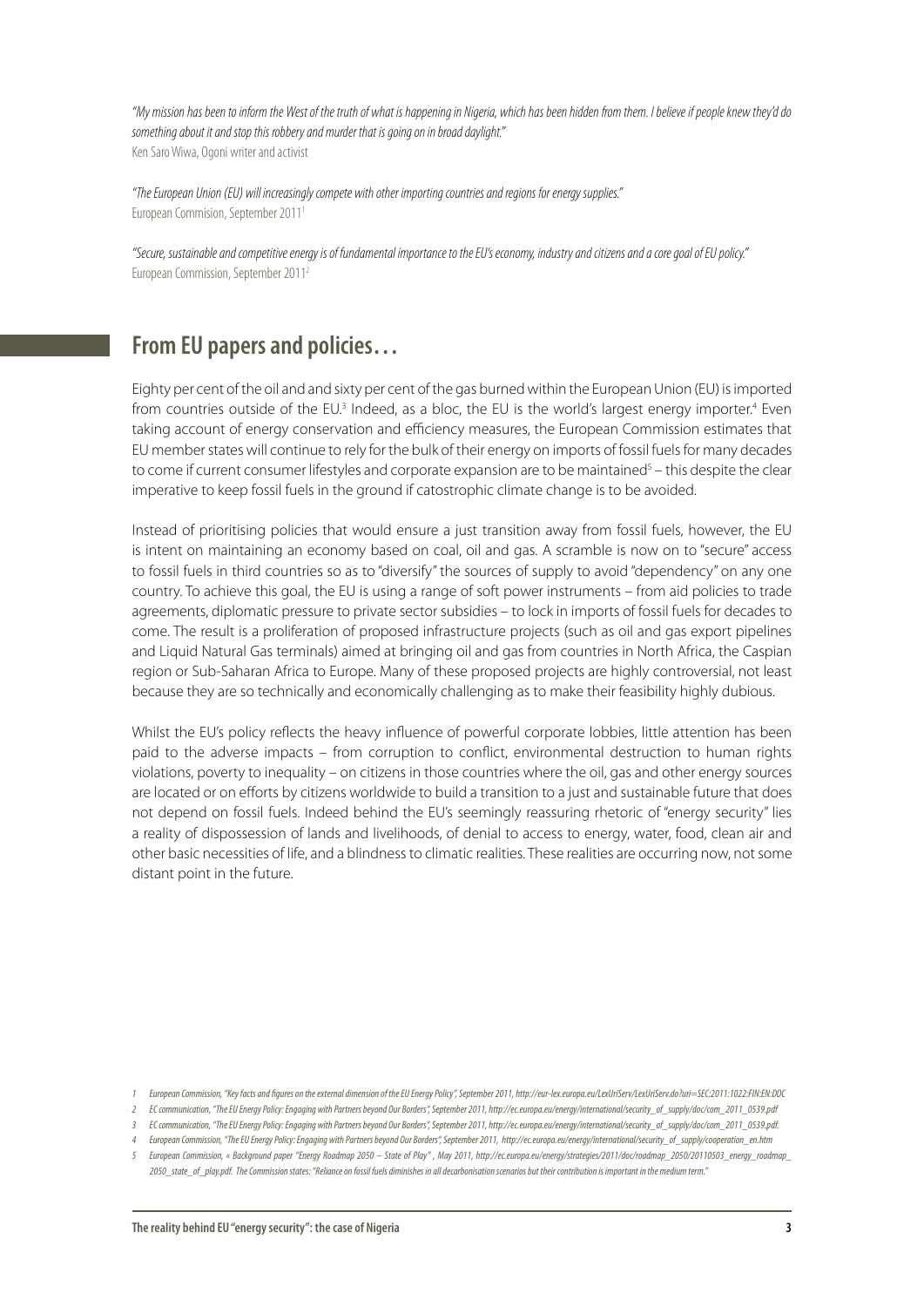### **… to Nigerian reality**

The impacts of oil and gas exploitation in Nigeria are well known and documented. Both the European Parliament<sup>6</sup> and the UN Environment Programme<sup>7</sup> recently published reports on Nigeria that acknowledge the major pollution caused by oil extraction and the threat posed to human health.

Commercial production of oil in the country started in 1958 in the Niger delta, a vast coastal wetland area in the Southeast of the country that is one of the ten most important wetland and coastal marine ecosystems in the world. The Delta's oil fields are drilled and exploited almost exclusively by major multinational oil companies from the US and Europe, with a small Chinese presence.

Nigeria is now the largest oil exporter in Sub-Saharan Africa, currently shipping some 2 million barrels of oil per day according to official figures, and 4 million barrels per day according to unofficial estimates.<sup>8</sup> In 2007, about 20 per cent of Nigeria's oil was exported to countries within the Eurozone.<sup>9</sup> Meanwhile, almost all of the oil consumed within Nigeria itself is imported because the country has few working refineries.

Oil has generated an estimated USD 600 billion in income for the Nigeria state since the 1960s.<sup>10</sup> Yet the vast majority of the 31 million people<sup>11</sup> living in the Delta remain in poverty. Not only have they not benefited from the revenues derived from exploiting oil, but in addition their livelihoods, based on fishing and farming, have been completely destroyed or undermined by the oil industry.

Local communities experience the impacts of oil industry daily since the oil companies operate close to their homes and farms, polluting their land, water and air. The Delta villages are crossed by over 10,000 kilometres of pipelines, many of which are 40-years-old and corroded, regularly causing massive oil spills. It is estimated that between 93 and 712 barrels are spilled in the Delta area every day.12 In most of the cases, the companies do not clean up the spills but leave pools of oil to contaminate the forests, farmlands and creeks, killing all life. According to official estimates, there are over 2,000 major oil spill locations in the Delta that require remediation.<sup>13</sup> Gas flares – burning off gas that comes mixed with the oil – burn day and night, releasing dangerous toxins, despite it being illegal under Nigerian law to flare gas.<sup>14</sup> Although the oil companies and the Nigerian government have promised to end flaring, the practice continues, polluting the local air and reportedly causing major adverse health impacts. Flaring is also a major contributor to global warming, releasing tonnes of carbon dioxide and methane into the atmosphere every year. According to the World Bank, the volume of gas burned off every year worldwide is equivalent to the combined annual gas consumption of Germany and France or to twice the annual gas consumption of Africa.15

Drinking wells are heavily polluted, land and crops are affected, fish stocks have dropped, people suffer new diseases and life expectancy in rural communities is 43 years in the Niger Delta.<sup>16</sup>

- 8 Environmental Rights Action, "Envisioning a post petroleum Nigeria", 2010, pp. 46-47.
- 9 European Central Bank, "Oil Market Structure, Network Effects, and the choice of currency for oil invoicing", Occasional Paper Series 77, December 2007, http://www.ecb.int/pub/pdf/scpops/ecbocp77. pdf
- 10 Amnesty international, "Nigeria: Petroleum, Pollution and Poverty in the Niger Delta Report", June 2009.
- 11 Amnesty international, "Nigeria: Petroleum, Pollution and Poverty in the Niger Delta Report", June 2009.
- 12 Baumüller, H., Donnelly, E., Vines, A., Weimer, M., « The Effect of Oil Companies' Activities on the environment, health and development in sub-Sarahan Africa, European Parliament, August 2011, available from http://www.chathamhouse.org/publications/papers/view/177587
- 13 Environmental Rights Action, "Envisioning a post petroleum Nigeria", 2010, p. 45.
- 14 Gas flaring has not been allowed under Nigerian law since 1979, when the Associated Gas Reinjection Act was approved. The Act gave companies 5 years to comply with the ban. Since then, oil multinationals have filed requests with the courts for permission to postpone implementation. In 2005, the Nigerian Federal High Court of Benin City ruled that « qas flaring violates the right to life and dignity of people » and that Nigerian citizens have the Constitutional right to live in a healthy environment, free from pollution and toxins.
- 15 Figurescitedin Gervet, B.,"Gas #aringemissioncontributes toglobal warming", INSA (Lyon)andLulea UniversityofTechnology,2007,http://www.ltu.se/cms\_fs/1.5035!/gas%20#aring%20report%2  $0-9620$ final ndf
- 16 UNDP, Niger Delta, Human Development Report, http://www.ng.undp.org/reports/nigeria\_hdr\_report.pdf, p24

<sup>6</sup> Baumüller, H., Donnelly, E., Vines, A., Weimer, M., « The E"ect of Oil Companies' Activities on the environment, health and development in sub-Sarahan Africa, European Parliament, August 2011, available from http://www.chathamhouse.org/publications/papers/view/177587

<sup>7</sup> UNEP « UNEP Ogoniland Oil Assessment Reveals Extent of Environmental Contamination and Threats to Human Health », 4 August 2011, http://www.unep.org/newscentre/default.aspx?DocumentID= 2649&ArticleID=8827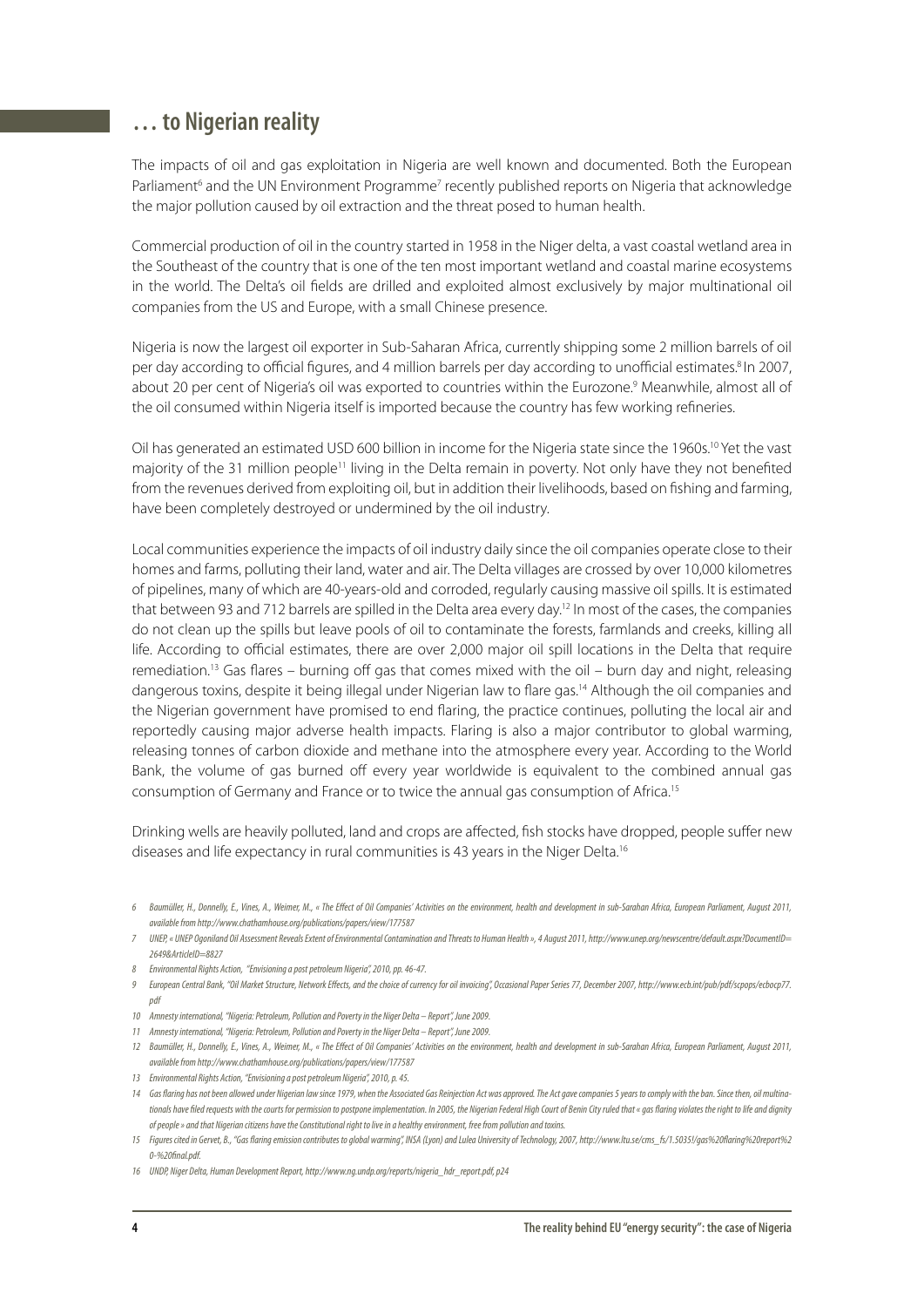This assault on local livelihoods has led to serious resentment, social conflict and violence in the region, including the state-sanctioned murder on 10<sup>th</sup> November 1995 of Ken Saro Wiwa, one of the leaders of the peaceful Movement for the Survival of the Ogoni People (MOSOP), who was executed (with eight others) on unfounded charges because he was speaking out against the devastation caused by oil multinational Shell in the Delta. Despite such repression, communities have continued to protest the damage down to their lands and livelihoods and have succeeded in bringing major projects to a halt. In the case of Ogoniland, oil extraction has ceased indefinitely as a result of such protests.



Land disputes are a major factor behind the conflicts between communities and oil companies. Land is scarce and farming is the primary means of livelihood for many communities. Under the Land Use Act 1978, the State government may acquire land for oil exploration without the consent of the owner and compensation is severely restricted. Companies are under no legal obligation to provide compensation to local land owners whose land has been appropriated, although they may chose to do so on a voluntary basis. This arrangement serves the interests of the oil companies and the Nigerian government but provides no protection to the rights of local communities.

Current plans to expand the extraction of natural gas and build related infrastructure, including an LNG export terminal and new export pipelines such as the Trans Saharan gas pipeline,<sup>17</sup> are exerting additional pressures on land in the Delta, increasing social conflict, militarisation and violence against local communities. New land grabs have also been reported in communities where EU energy multinationals ENI and Total have announced new projects, whilst the Rivers State government is expropriating land for a planned military base at Sogho in central Ogoni, where companies are pushing to resume oil exploitation. On 12 June 2011, a peaceful protest against this move to re-militarise Ogoni was met with violence when police shot dead two Ogoni youths.18

This paper presents three case studies of the impacts of oil exploitation in the Niger Delta involving three major European companies: ENI (Italy), Shell (UK/ Netherlands) and Total (France). It is based on the findings of an international delegation to the region in September 2011 by civil society groups from Italy, France, Bulgaria and the United Kingdom.

Given what is happening on the ground in Nigeria, the dangers of the EU's current energy security strategies, both for Nigerians as well as European citizens, are striking. We call on European leaders to learn from the Nigerian experience, to take up their responsibilities as host countries of the oil companies operating in Nigeria, and to review European energy strategies for all our futures.

<sup>17</sup> The proposed 4000 kilometre-long Trans-Saharan pipeline would take gas from the Niger belta through Niger to Algeria's export terminals. The project is estimated to cost around \$12 billion and is intended to supply up to 30 billion cubic meters of natural gas per year to Europe. Quite apart from the expense and the considerable technical difficulties involved in constructing such a pipeline, a number of querilla groups have already threatened to ensure that it never functions. MEND, the Movement for the Emancipation of the Niger Delta, which has carried out attacks on oil and gas installations in Nigeria, has already stated that it will sabotage the pipeline's construction, whilst other dissident movements further North – including the Mouvement des Nigeriens pour la Justice (MNJ) in Niger and the southern branch of al-Qaeda in the Islamic Maghreb (AQIM) – also threaten disruption.

<sup>18</sup> CountingtheCost: corporationsandhumanrightsabuses inthe Niger Delta,Platform, October2011,http://blog.platformlondon.org/2011/10/03/counting-the-cost-corporations-and-human-rightsabuses-in-the-niger-delta/.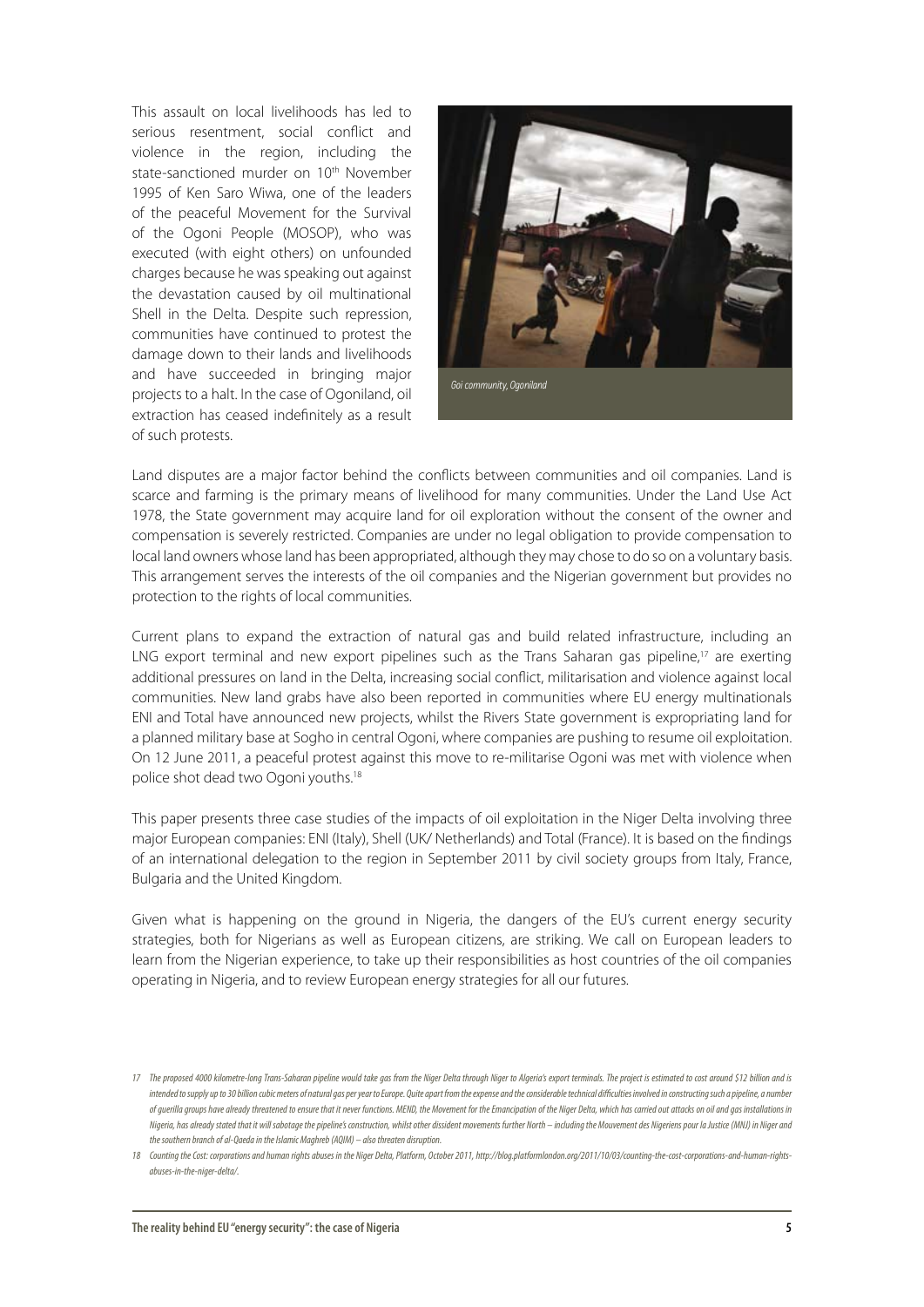## **ENI's broken commitments and pollution**

The Italian oil company ENI started its operations in Nigeria in the late 1950s, forming the Nigerian Agip Oil Company (NAOC) in 1962. A few years later, oil production started at the company's Ebocha field in the Delta.<sup>19</sup> In 2009, ENI produced 128,000 barrels of oil a day from its Nigerian fields. Today, it operates both onshore and offshore, participating in 50 concessions with about 100 productive fields.<sup>20</sup> The company is also part of the consortium that built the large LNG export terminal in Bonny Island.

The international delegation visited several communities affected by ENI operations including Ebocha (Rivers State), Kwale (Delta State), Okpai (Delta State) and Kalaba (Bayelsa State). These are all communities where ENI has been operating for several decades. But, more than four decades of oil extraction have not benefited the communities. On the contrary, environmental destruction and increased tension in local relations have resulted.

#### **Environmental and social impacts**

In Ebocha, Elder Dandy, coordinator of the Community Host Network told the delegation:

"The land here used to be very fertile, today you plant cassava and it does not grow. The water cannot be used anymore because of the chemicals they throw in the rivers. For 20 years, the communities have not had potable water. There are no more fish. We don't know how to survive. This place is one of the most polluted places in Nigeria".

People in Ebocha now rely on food produced elsewhere in Nigeria. ENI's activities are blamed for respiratory and skin diseases, which are ascribed to air and water pollution resulting from oil exploitation and gas flaring. Miscarriages and premature deaths are reportedly common: "People who have died before their time are buried on a daily basis," Mr. Elder Dandy told the delegation.

#### **Lack of basic infrastructure**

Communities living near ENI's Kwale, Okpai and Ebocha facilities lack basic infrastructures, such as roads, schools and medical centres. Although parts of the communities are connected to the local grid, electricity is provided for only a very few hours during the day. Richer families rely on their own diesel generators to generate electricity but poorer people cannot afford such facilities.

In Kwale, according to community chief Francis Ogbegbo, the community signed a memorandum of understanding with ENI in 2000, under which the company agreed to employ local people, provide electricity and eventually pay rent for the land occupied by the company. None of the promises, however, have been fulfilled. "We hear that Agip (ENI) has developed Kwale. Come here, take pictures. It is pathetic," said chief Ogbegbo.

#### **Old equipment and frequent equipment failures**

The international delegation collected evidence of very poor maintenance of ENI pipelines transporting oil and gas. Oil waste dumps have been reported in Ebocha (nearby the Ebocha oil centre) and in Okpai (in the vicinity of the network of pipelines leading to the Kwale oil and gas facility).

A community member in Ebocha told the delegation: "There are huge oil dumps near the flares and near our fields where people plant crops. This is what we eat. We are helpless". In Kalaba community, Bayelsa State, the delegation visited three ongoing spills from ENI pipelines that cross community fields, water creeks, forest and swamps. In September 2011, 4 spills occured on company pipelines crossing Kalaba community. ENI was reportedly extemely slow in responding.

<sup>19</sup> http://www.eni.com/it\_IT/eni-nel-mondo/nigeria/sviluppo-locale/sviluppo-locale.shtml

<sup>20</sup> http://www.eni.com/it\_IT/eni-nel-mondo/nigeria/attivita-eni/attivita-eni.shtml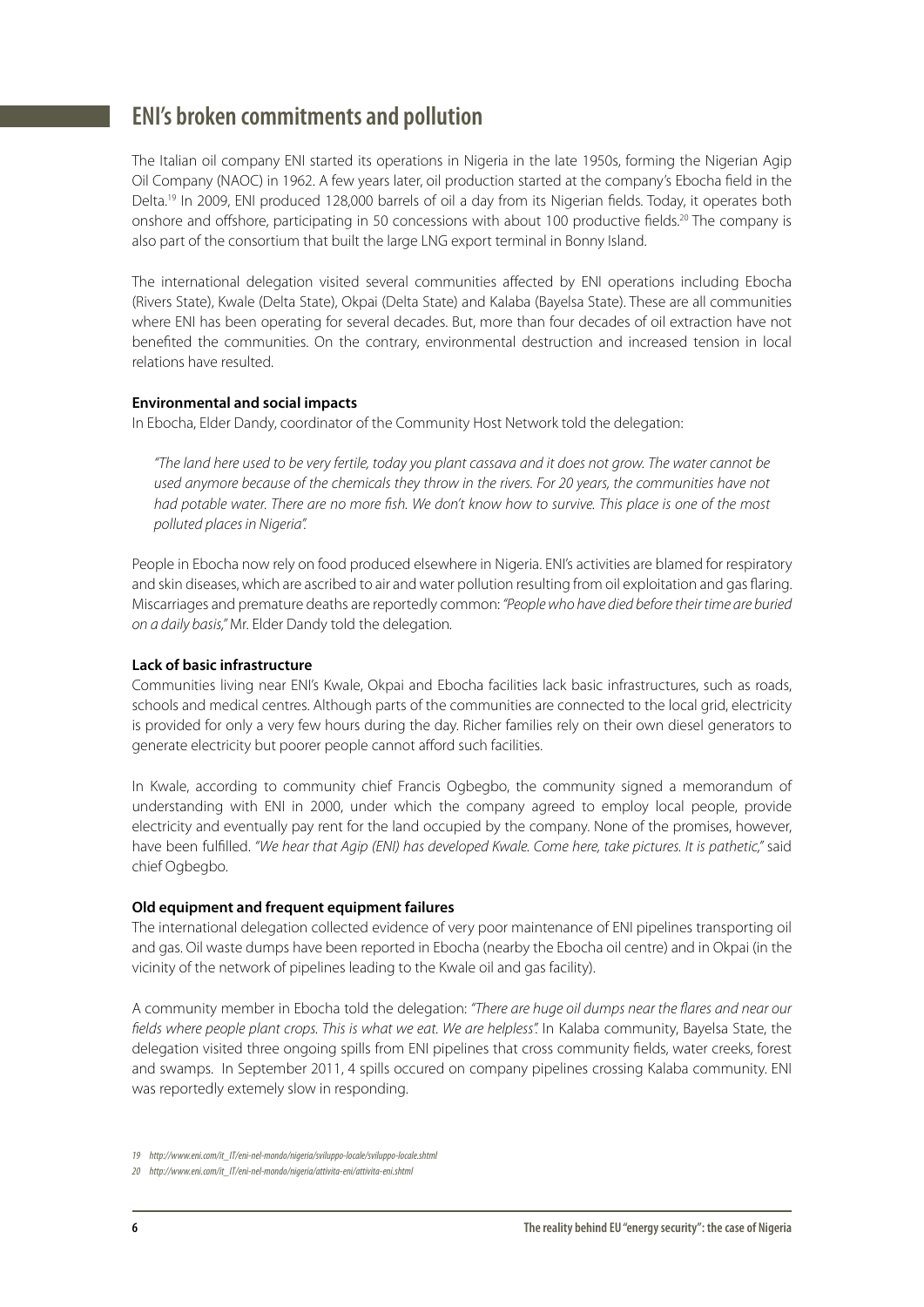

According to the community chief of Kalaba, Idoniboye Nwalia, the first spill occurred on 5 September 2011 from a pipeline transporting crude oil. ENI staff came to close the rupture on 11 September but no remedial work has taken place since then. The oil spill affected a large area of water, swamp and cultivated land. The other three spills occurred on 16 September and were still ongoing at the time of the delegation's visit on 28 September. Community representatives have asked the Nigerian Government to implement an immediate clean up but have yet to receive any response from either the Government or the company. The delegation learned from villagers that ENI

staff came to fix two of the three ruptures a few days after the delegation's visit, but no mention was made about cleaning up the affected sites.

#### **Shameless gas flaring**

ENI has flared gas day and night on a continuous basis since the early 1970s, even though gas flaring was made illegal in Nigeria in 1979. Community elders in Ebocha and in Kwale confirmed this. Younger community members in both communities also affirmed "gas flaring was ongoing, continuously, since we were born". Although ENI states that flaring has ceased, the delegation found that it is still continuing (see cover photograph).21

Communities living near the Ebocha Oil Centre and the Kwale oil gathering and processing facility report that flaring has had clear adverse impacts on vegetation and local cultivation. The international delegation obtained ENI documents where the adverse consequences on people's health and environment of gas flaring are set out.<sup>22</sup>

Villagers in Ebocha attested to the power of emissions from the flares to cause damage. They confirmed that "two miles from the "aring points in Ebocha, tin roofs corrode in one or two months because of the resulting acid rain". They also stated that acid rain and the accumulation of toxic substances from the flaring and venting of gas are one of the main causes of soil and water pollution in Ebocha, Kwale and Okpai. In Ebocha, villagers also said that "explosions from gas flaring had caused cracks in the walls of our houses". One villager told the delegation: "Every night has become day. The animals have simply been driven away. We have problems with reptiles, but also with animals that live during the day, it is always day for them with the gas flares. Before we had monkeys in the forest, now they are all gone."

#### Kwale-Okpai CDM project: where are the benefits? Where are the reductions?

There are two large industrial sites on the land of the Ndokwa communities of Kwale and Okpai. These are:

- the Kwale oil and gas gathering and processing facility, where hydrocarbons extracted in the OML 60 concession are collected and treated. The plant has existed for several decades but was enlarged in 1987 to include a new gas treatment facility.
- the Okpai Independent Power Producer (IPP) gas power plant that is supposed to produce electricity by burning associated gas transported from the Kwale plant through a 14-kilometre pipeline that crosses the Okpai community's land. Construction of the project started in 2000 and operations in 2006. The

<sup>21 &</sup>quot;The Ebocha Early Gas Recovery project is part of a programme launched by the Nigerian Federal Government to exploit the obligations of international oil companies to supply gas for internal consumption. The completion of this project has resulted in the termination of gas flaring at the site thanks to the recovery and compression of associated gas (previously flared)". http://www.eni.com/en\_IT/eniworld/nigeria/local-development/local-development.shtml. Accessed on 9 November 2011.

<sup>22</sup> Environmental Impact Assessment of Idu field further development project by NAOC, September 2005.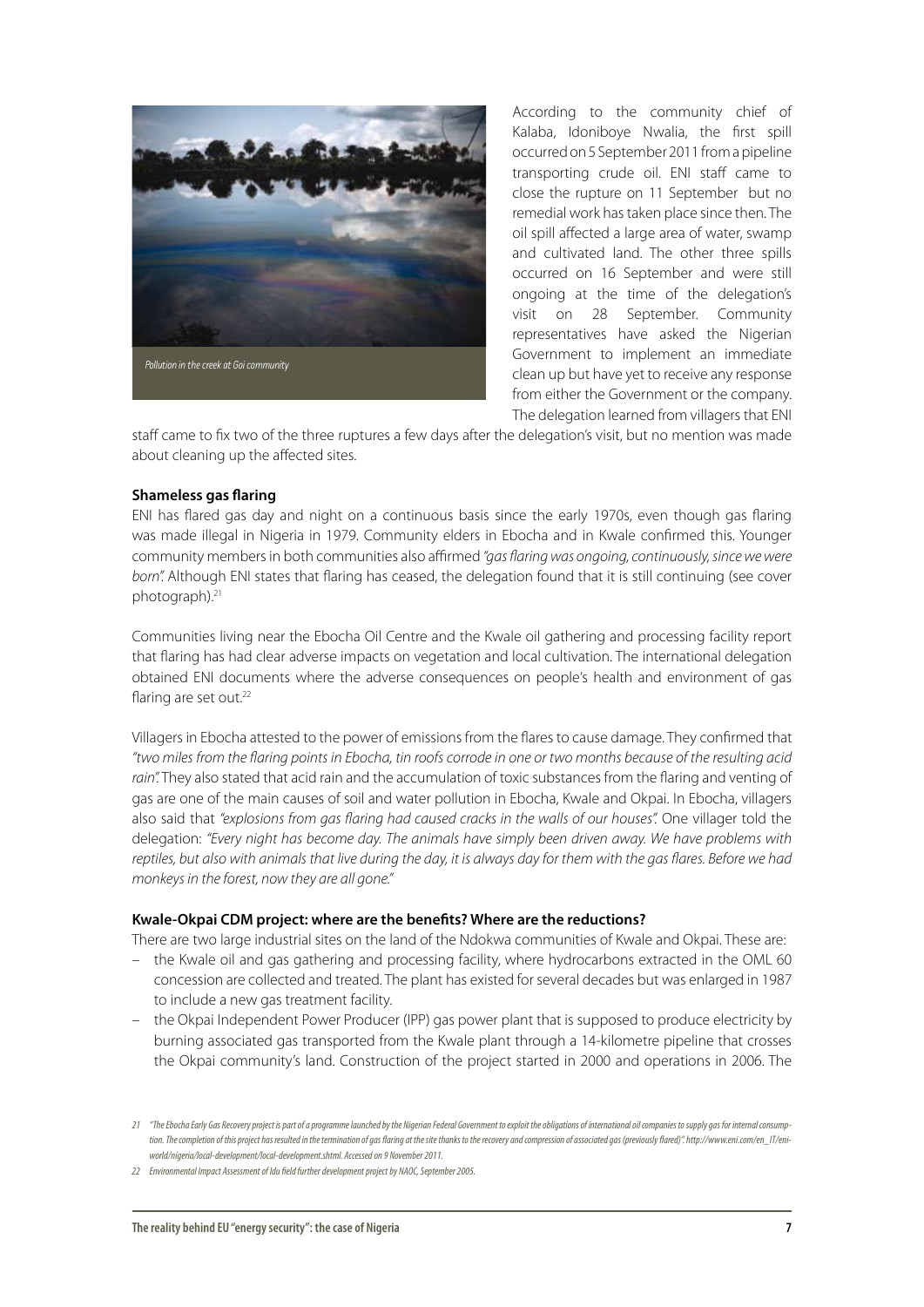project is registered under the UN's Clean Development Mechanism<sup>23</sup> and is thus eligible to receive tradable Certified Emission Reductions (CERs) credits under the Kyoto Protocol because it supposedly reduces carbon emissions by recovering gas that otherwise would have been flared.

Although the international delegation visited the two industrial sites, access to the plants was not possible. Photographic evidence was, however, obtained of ongoing gas flaring from at least five stacks at the Kwale processing plant, this despite ENI's CEO, Paolo Scaroni, publicly assuring shareholders at the company's 2011 Annual General Meeting that the company was committed to ending flaring at Kwale by June 2011:

"Six flaring points are installed at Kwale flowstation but since 2005 when Okpai IPP was commissioned the gas flaring has been significantly reduced. Zero gas flaring at Kwale flowstation is planned for June 2011"24

Villagers from Kwale and Okpai testify that the construction of the Okpai IPP has not reduced flaring, which continues 24 hours a day, and that they continue to suffer the same adverse impacts as before. However the absence of an environmental audit of the area and medical care leaves communities without institutional assistance. Most illnesses are not officially recorded because, as one community member noted, "We are black, we are poor, we don't go to hospital". Roofs of the houses in Okpai and smaller settlements closer to the IPP are corroded from acid rain, which has fallen continuously in recent years.

Community members confirmed that they had not been provided with any electricity since the construction of the Okpai IPP gas power plant. The international delegation reviewed the 2002 Environmental Impact Assessment for the plant, which recommended that "the immediate connection of host communities within 50 km radius of the power plant will reduce community-company conflicts in the area and help to build peace and mutual goodwill". Provision of electricity was also part of the Memorandum of Understanding that the Ndokwa<sup>25</sup> signed with ENI in 2000.

In Okpai, people highlighted the severe erosion of the riverbanks that had resulted from ENI taking large quantities of sand from the Niger river bed, causing flooding of the market square and at least 50 homes as well as the collapse of the village medical centre. An old man showed the delegation a picture of his house before the overflowing river swallowed it. No compensation has been given to those who have lost their homes: those affected have been told by ENI representatives to seek assistance from the government.

<sup>23</sup> The Clean Development Mechanism (CDM) is one of the flexible mechanisms included in the Kyoto Protocol, allowing emission-reduction projects in developing countries to earn certified emission reduction (CER) credits, each equivalent to one tonne of CO2. These can be traded and sold, and used by industrialized countries to a meet a part of their emission reduction targets under the Kyoto Protocol. The purpose of the CDM is to «stimulate sustainable development and emission reductions, while giving industrialised countries some flexibility in how they meet their emission reduction limitation targets». http://cdm.unfccc.int/about/index.html

<sup>24</sup> Responses to ENI shareholder Osayande Omokaro, Environmental Rights Action Nigeria, dated June 8th 2011.

<sup>25</sup> The communities of Kwale and Okpai are part of the Ndokwa ethnical group, including several communities living on the OML 60 concession operated by ENI/Aqip. Ndokwa nation is formed by about 1 million people, as reported by communities testimonies.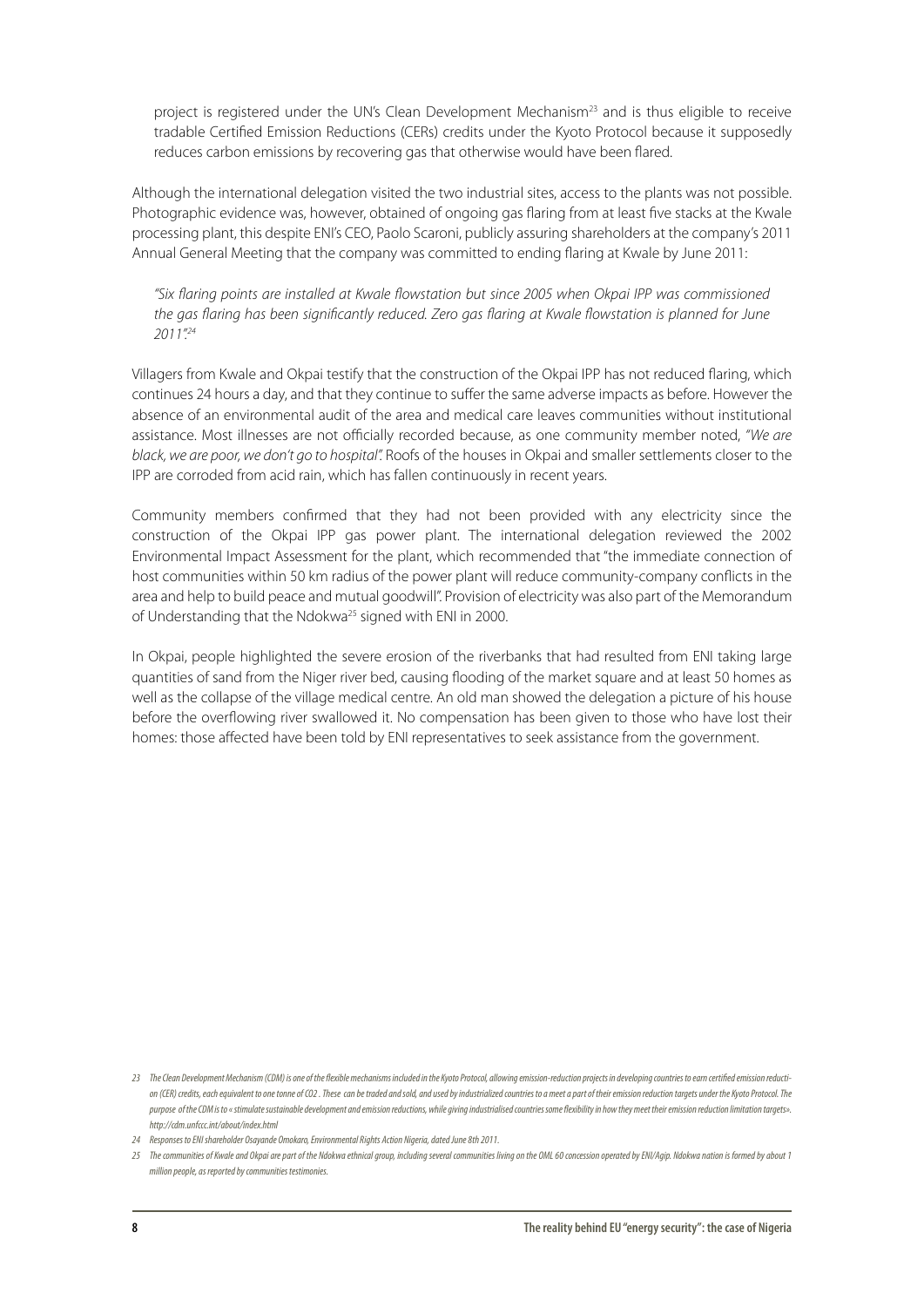## **Total: divide and grab – the Egi community case**

"It is as if we are in a deep well and no one is hearing our cries. You must be our voices now that you know of our plight." Rev. Emmanuel Zechariah, September 2011

The French multinational Total has had a presence in Nigeria since 1962 and obtains around 10 per cent of its global oil production from the Niger Delta. It operates seven of the 44 production licences in which it holds an interest, and two out of its 8 exploration licenses.<sup>26</sup> One of its operations is on the land of the Egi people in Rivers State, a clan comprising some 350,000 persons in 17 villages.<sup>27</sup>

The history of the relationship between Total and the Egi communities has been riven with conflict. In 1978 there was a major oil spill from Total's facilities<sup>28</sup>, while a 1999 field report from the Nigerian group Environmental Rights Action (ERA) mentions a "gas plant explosion that resulted in the death of several persons", followed by violent police repression against the Egi, random arrests and detentions<sup>29</sup>. ERA reports that the 1990s were marked by a number of repressive actions by the military against the Egi. Several people were arrested, detained, or shot for demonstrating peacefully against the company.

Since then, Total has reportedly tried to improve its relationship with the community. But the reality on the ground appears more complex than that presented by Total/Elf in its corporate communications.

## **What Total website does not say**

Total's website presents the company's collaboration with the Egi as a success story<sup>30</sup>, highlighting the signing of a Memorandum of Understanding in 2007 and the adoption of an Egi Communities Integrated Development Master Plan in 2009. But a quite different story emerges when the communities themselves start talking about the activities of the French oil company in Rivers State.

Like other communities in the region, the Egi people depend for their livelihood on fishing and farming. Unpolluted land and water streams are thus absolutely crucial for the survival of these communities. But since oil exploitation began in 1964, Total started to occupy a significant part of the Egi's land, seriously damaging the environment and compromising village livelihoods without bringing the development that had been promised. "The government intimidates people, very few jobs are created. There is a lack of fields, the food has gone. There are problems of asthma, respiratory diseases, all types of diseases that didn't exist before," explains 79-years old Che Ibwegura, who witnessed



the arrival of oil companies in his country back in the 1960s.

- 26 http://www.total.com/en/about-total/our-businesses/upstream/exploration--production/africa-922626.html
- 27 http://www.onelga.com/egi\_complain.htm
- 28 http://www.onelga.com/egi\_complain.htm
- 29 http://www.essentialaction.org/shell/era/eraField23.html

<sup>30</sup> http://www.ng.total.com/06\_total\_nigeria\_press/060238\_dpa.htm , http://www.ng.total.com/06\_total\_nigeria\_press/0608\_14Sep2009\_tepng\_news\_16.htm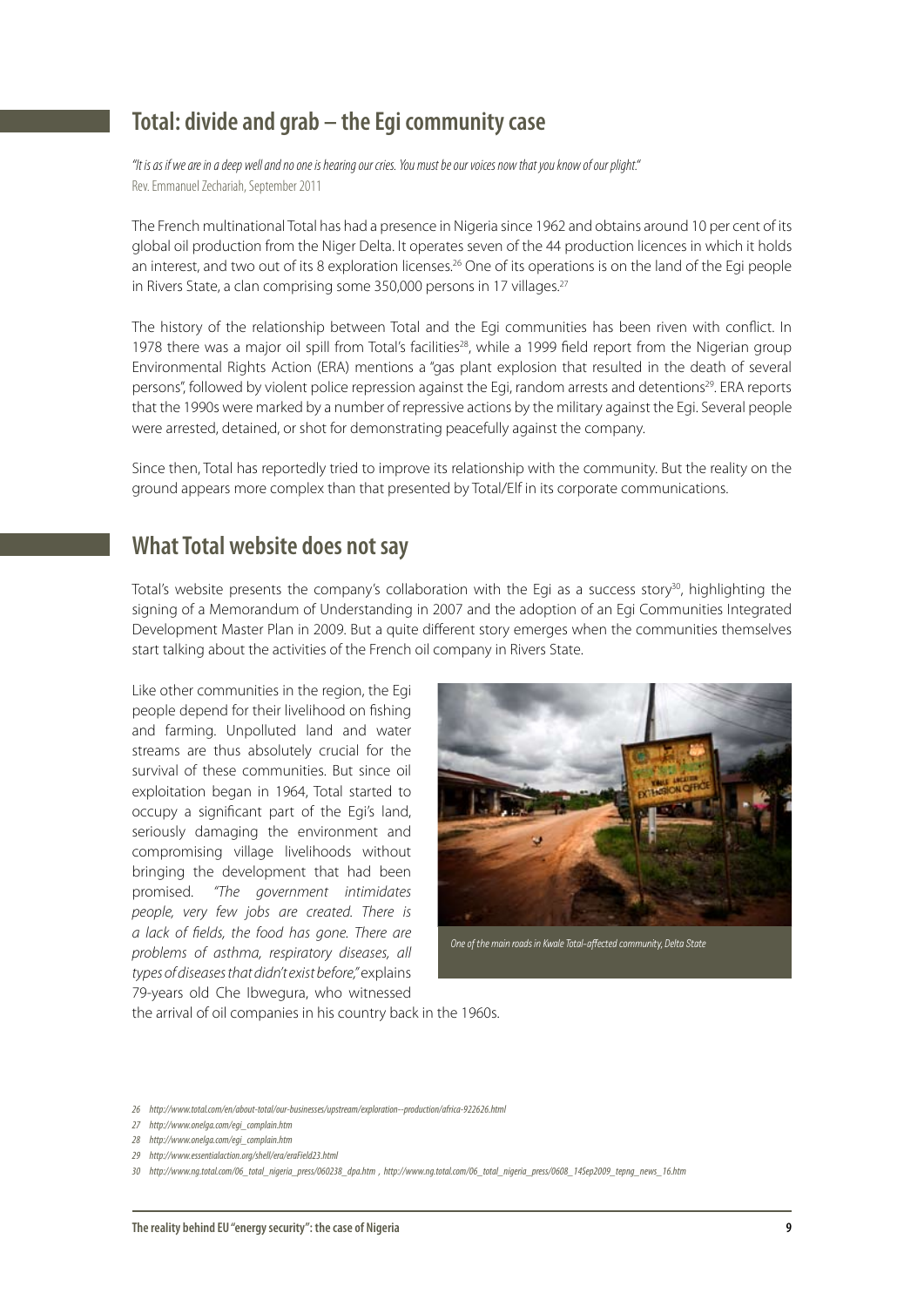Recently, part of the Egi clan was evicted from their land by Total to upgrade the company's independent power plant (IPP). A representative of affected families explains: "In 2006, Total came to the families to acquire their land. They are farmers, fishers, they are dependent on the land for their subsistence." Concerned that they could lose their means of livelihood, the families were reluctant to give up their land, which was eventually expropriated, reportedly with force. The company fenced the land with two concrete walls, leaving the farmers without land to cultivate, and with no compensation. As previously noted, the expropriation of land without compensation is permitted under the Land Use Act 1978.

How can Total claim its relationship with Egi people is exemplary given such serious grievances on the ground? One reason may be that the company appears to have engaged only with a small section of the community, notably the "Egi People Assembly", which allegedly has close links to the ruling People's Democratic Party (PDP), rather than involving a wide range of local people in the debate over decisions that have a profound impact on their lives.

The divisions that have appeared within the community are by no means unique to the Egi. With communities in the Delta weakened and deeply affected by the operations of powerful oil companies on their lands, internal conflicts are widespread – and fully exploited by the oil companies, with disputes often spilling over into violence. Communties now define themselves as oil-producing or non oil- producing communities. Various institutions that have been set up to address the issues arising from oil exploitation have often been taken over by influential groups or individuals pursuing their own interest, usurping the functions of more legitimate decision making bodies.<sup>31</sup> A report by Platform in October 2011<sup>32</sup> revealed how oil companies, in particular Shell, have exacerbated conflict by paying armed groups and rewarding violence. While this serves short-term business interests and buys oil companies access to their facilities, in the long-term these practices undermine stability and human rights.

#### **Divide, rule… and shoot**

The oil companies cannot ignore this reality.<sup>33</sup> Total's claim that it has a "cordial relationship"<sup>34</sup> with the Egi people conceals the conflicts over land and pollution and attempts to greenwash its Nigerian activities.

Even the company's community partners are dissatisfied. In November 2010, members of the Egi Oil and Gas Producing Families protested peacefully against the alleged non-implementation of Total's Memorandum of Understanding. The demonstration led to the death of two people while several others were wounded.<sup>35</sup>

In conclusion, Total is operations in a highly divisive environment that it has contributed to by favouring some groups over others. The region is still plagued by violence and conflicts.

### **The way out: leave the oil in the ground**

Total should compensate victims for their losses, restore the land and give it back to the people. The only way forward, the delegation was told, is for Total to leave the Delta: "We want our land back. Nothing good came out of petroleum exploration. Petroleum can't give us food. We want the oil to remain in the ground."

<sup>31</sup> http://www.cdainc.com/publications/cep/fieldvisits/cepVisit14TotalNigeria.pdf

<sup>32</sup> Counting the Cost. Corporations and human rights abuses in the Niger Delta. Platform UK, October 2011. http://blog.platformlondon.org/2011/10/03/counting-the-cost-corporations-and-human-rights-abuses-inthe-niger-delta/

<sup>33</sup> In this regard, it is remarkable that Total sounded proud to announce the signing of the Egi community MoU with the Egi Youth Federation (EYF) or the Egi Oil and Gas Families in 2007 - http://www.ng.total. com/06\_total\_nigeria\_press/060238\_dpa.htm - while a field report commissioned by Elf Petroleum Nigeria Limited (EPNL) in 2004 "to find answers to EPNL's question why its good intentions and the considerable resources allocated to establishing cordial relations with local communities and other stakeholders do not yield the positive results the company had hoped for" precisely explain that these institutions were not lrgitimate representatives of the communities but were among the usurpers seeking their own private interests (see http://www.cdainc.com/publications/cep/fieldvisits/cepVisit14TotalNigeria.pdf)

<sup>34</sup> http://www.ng.total.com/06\_total\_nigeria\_press/0608\_31Aug2010\_tepng\_news\_1.htm

<sup>35</sup> http://nigerdeltareporters.com/blog/2010/11/10/rivers-youths-soldiers-clash-%E2%80%A6-2-dead-16-vehicles-burnt/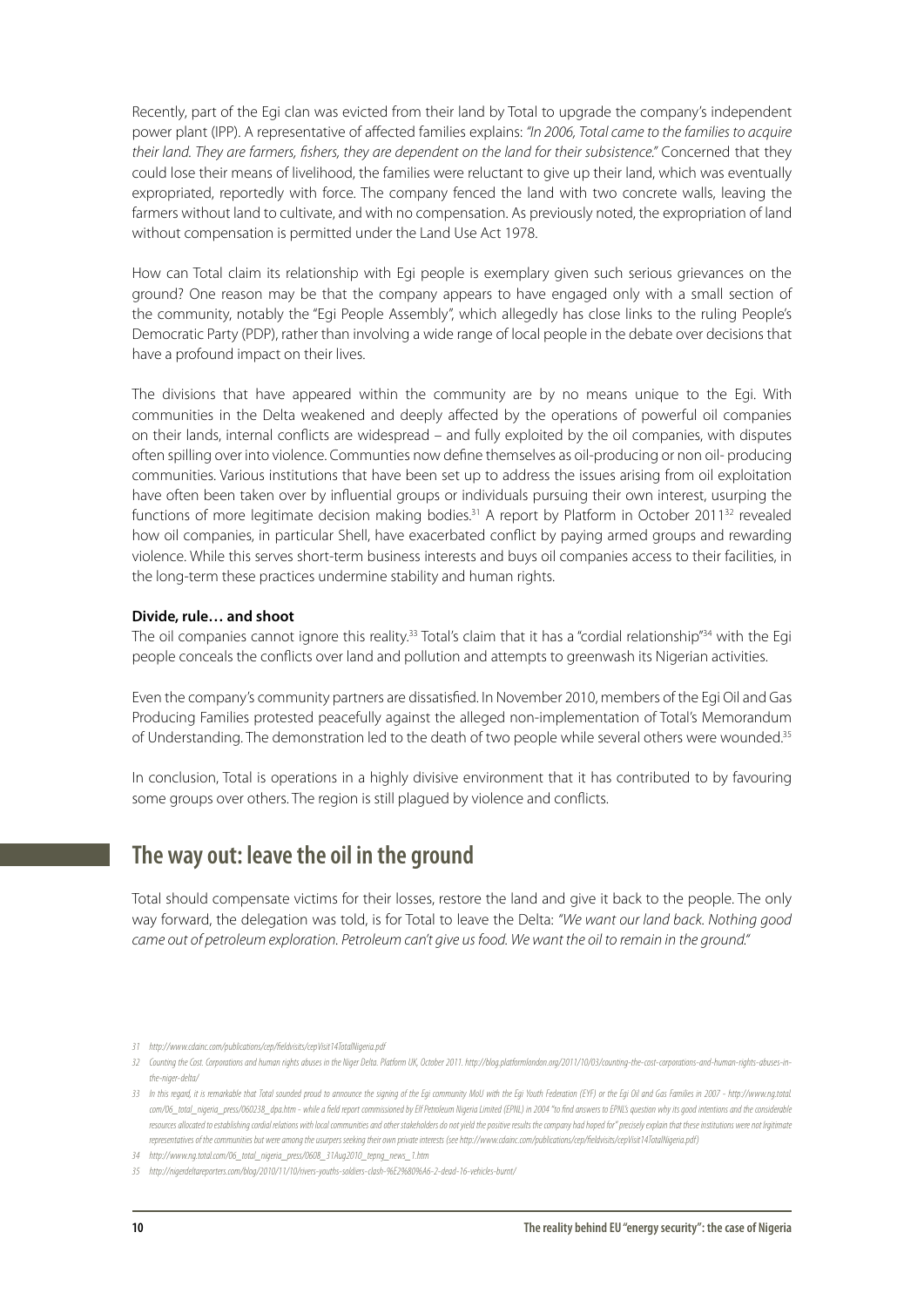## **Shell in Ogoniland: "We will hold Shell accountable"**

#### **Goi community, Ogoniland**

"You can't live here, the water smells like crude, the air smells like crude, gives you respiratory diseases, rashes, coughs. And as you've lost your business, you cannot afford to buy your medicine. It can't be sabotage, people would not sabotage their own communities." "Those who work for Shell are breathing fresh air. We breath crude oil. Even the fish we eat smells of crude." Eric Dooh, Chief and Entrepreneur from Goi Community

The people of Goi describe their community and its land as "the cradle of the Ogoni people". The moment one enters the area, the stench of crude oil is overwhelming. The river banks around the local Creek are black. Much of the vegetation is dead and covered with crude as a result of an oil spill.<sup>36</sup>

The Anglo-Dutch oil mulinational Shell has its brand over half of the oil operations in Nigeria. Shell operates two major oil production fields situated North-East and North-West of Goi: Bomu and Bodo West. Whenever a spill occurs in either of them, the oil ends up in the Creek.

The first spill dates back to 1988 and legal actions by Goi villagers to obtain damages are still working ther way through the Nigerian courts. Further spills occured in 1997 but the most devastating took place in



2004 from the Trans Niger Pipeline. The spill caused fires which burned buildings and a large area of forest and mangroves. Aquatic life has disappeared, trees have died and the entire local social and economic life has been disrupted.

As a result, everyone in the community has been forced to resettle. Families have been split: some have moved to Port Harcourt, others to villages nearby, in search of a livelihood. But without title to land in the communities where they now live, they do not have many of the rights enjoyed by other villagers, who tolerate them but regard them as "foreigners".

Shell initially claimed that the 2004 spill

was due to sabotage, thereby exempting the company from liability to pay compensation to the affected communities. It is common for oil companies to claim that spills are caused by sabotages even though there have been regular spills since the 1970s, while attacks against oil infrastructure in the Delta is a more recent phenomenon. In other statements, Shell refers to the 2004 spill as a "legacy spill", implying that the spill has occured from another company's operations, but the only oil field where the spill could come from is Shell's own Bomu oil field. For its part, the community believes that the spill was due to equipment failure. Local villagers cite the poor state of Shell's oil pipelines and a history of inadequate maintenance.

Mr. Dooh, a businessman from Goi community, filed a lawsuit against Shell in 2007 in a Dutch court in The Hague, The Netherlands. Due to the oil spill he lost his fish farm and his bakery, both of which had been established by his father, who was employing 200 people in the community. Shell has repeatedly tried to argue that the case should be heard in Nigeria rather than The Netherlands, a legal technicality which could delay judgment significantly.

<sup>36</sup> http://www.unep.org/disastersandconflicts/CountryOperations/Nigeria/EnvironmentalAssessmentofOgonilandreport/tabid/54419/Default.aspx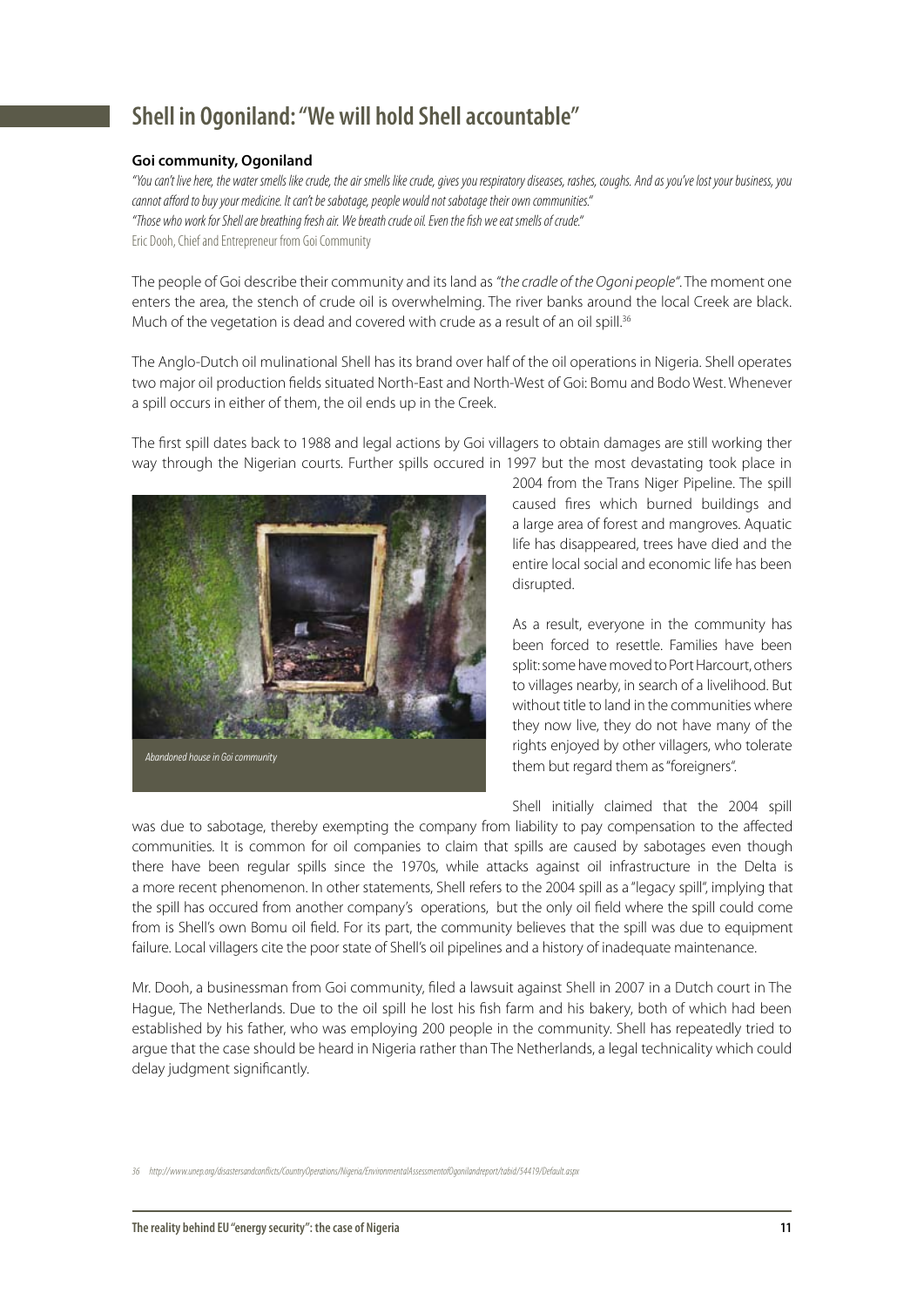Further spills in 2008/2009 in the nearby Bodo territory further exacerbated Goi's problems. Shell has not conducted any clean up operations, despite accepting that the spill was due to equipment failure. People complained they have tried to contact Shell but have not received any response. Those who have to go into the water, for example when crossing the creek at low tide, report skin rashes and other dermatological problems.

His Royal Highness Livinus T. Kobani, The Paramount Chief of Goi Community said: "I would like to tell the Prime Minister of The



Netherlands to advise Shell to come and put my community back into order. Shell should give compensation that befits the kind of damage they have caused to my community. I am not struggling because of myself but for my community, which is now in diaspora because of the bad conditions that the spill has caused. Let Shell give compensation, clean up and remediate the whole community. We need relief materials: rice, beans, drugs. They have given this to other communities but they have given us nothing."

An elderly fisherman told the delegation that he has to travel over two hours with his boat to get to the sea where he can catch fish. Previously, he used to catch enough fish in the local Creek both to feed his family and to sell in the local market. Now he can hardly provide food for his own family.

Although Shell states that it gives scholarships to Ogonis, no one from Goi has ever been awarded with a scholarship.

#### **Bodo community, Ogoniland**

The spills at Bodo community feature prominently in UNEP 2011 report<sup>37</sup> on the impacts of oil on the Niger Delta. This report is the result of research conducted by the UN body on the state of the environment in Ogoniland and the consequences of oil production and contamination in the area. Bodo is the largest community in Ogoniland – 69 000 people. Most people make their livelihood from fishing or farming or a combination of both. Only one fifth of the population are in paid employment. The community is proud that a relatively high percentage of its people have had a school education.

The maintenance of Shell's pipeline from Bodo to Bonny Island has been poor and has caused several oil spills, the two most devastating of which occured in 2008 and in 2009. In August 2011, Shell accepted liability for 2008-2009 spills after a lawsuit was filed by local residents in the High Court in London. The spills destroyed the local ecosystem: with no fish left in the water, there was no food for the fishing communities and a rapid collapse of the local economy. Shell has still not cleaned up the spills, providing instead token compensation. According to Chief Saint Emmah P II, the company gave the community just 2 bags of stock fish, 50 bags of rice, 20 bags of beans, 10 bags of sugar – this for a population of 69 000 people.

The quantity of oil that was spilled in 2008/2009 is also unknown. Residents put the figure at 200,000 barrels but Shell reprtedly disputes this. Many would argue that the residents figure is an underestimate. The Exxon Valdes tanker disaster in Alaska in 1989 caused over 100,000 barrels to be spilled in just 7 minutes. The leak at Bodo went uninterrupted for 3 months.

<sup>37</sup> http://www.unep.org/nigeria/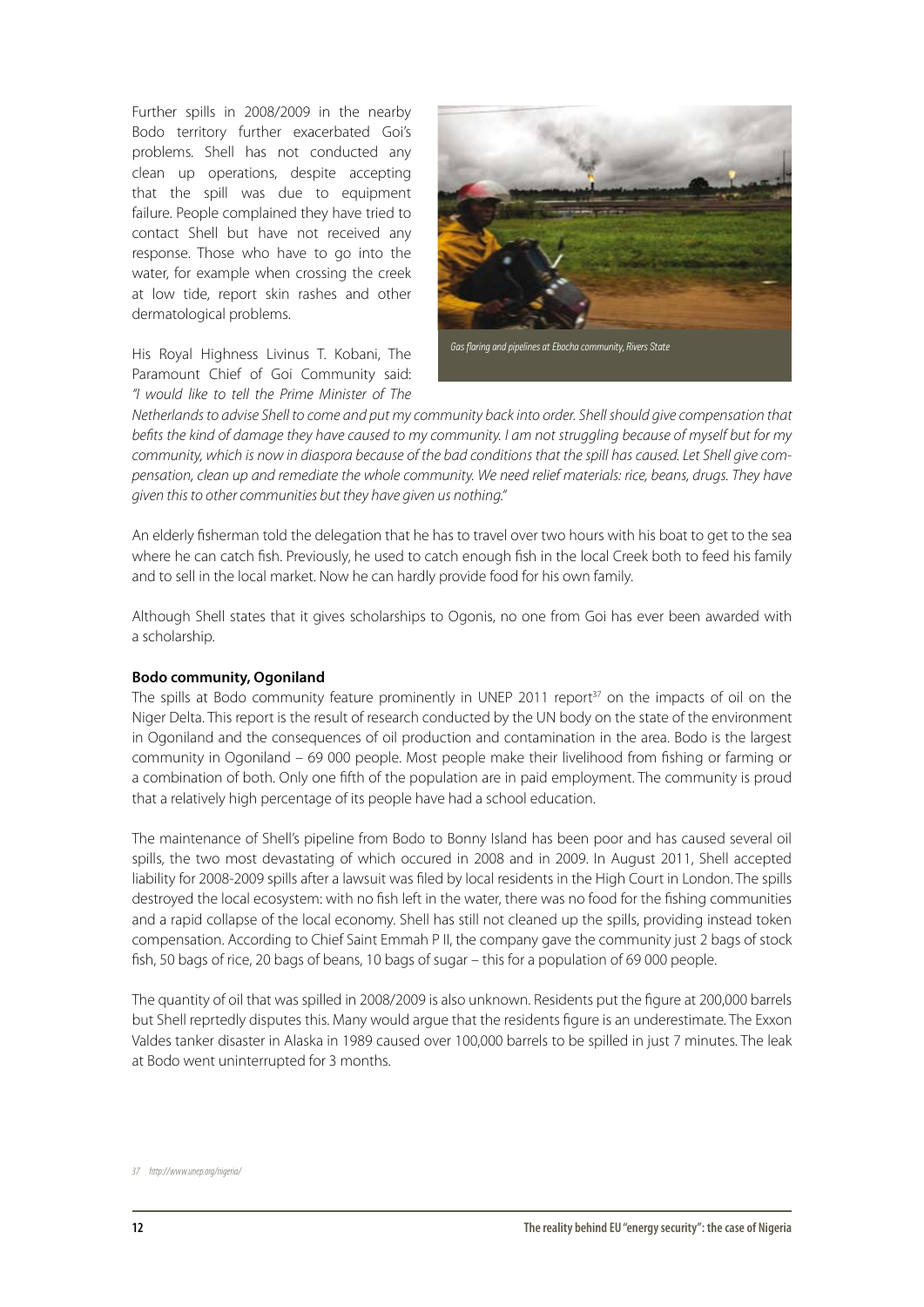The devastation in the area is visible from space. Four years after the spill took place. there was no sign of efforts to clean up the mess nor any dedicated government or Shell presence in the area of the spill. According to the UNEP report, it may take up to 30 years for actively cleaning up the impact of the oil spills.

The crude can be smelled some two of hundred meters away from the river banks but is overwhelming closer to the waters. The river banks and the bottoms of boats are black with crude that has thickened and solidified. Hundreds of square kilometers of



dead mangroves are the only scenery in the spill area. There are no mosquitoes, no fish, no birds. UNEP reports levels of cancer causing substances up to 900 times above the WHO tolerance levels.

UNEP has made detailed recommendations for each of the 67 sites it investigated, aimed at tackling the environmental, social, health, political and other impacts which UNEP identified. Such recommendations include site specific clean-up work, changes in the code of conduct of the oil operators and changes in the legal framework of Nigeria.

The community leaders have demanded the immediate implementation of the UNEP Report recommendations. They complain that the government's only action so far has been to create a sub-committee to assess UNEP's findings "without including any member of the community" from the Ogoni region.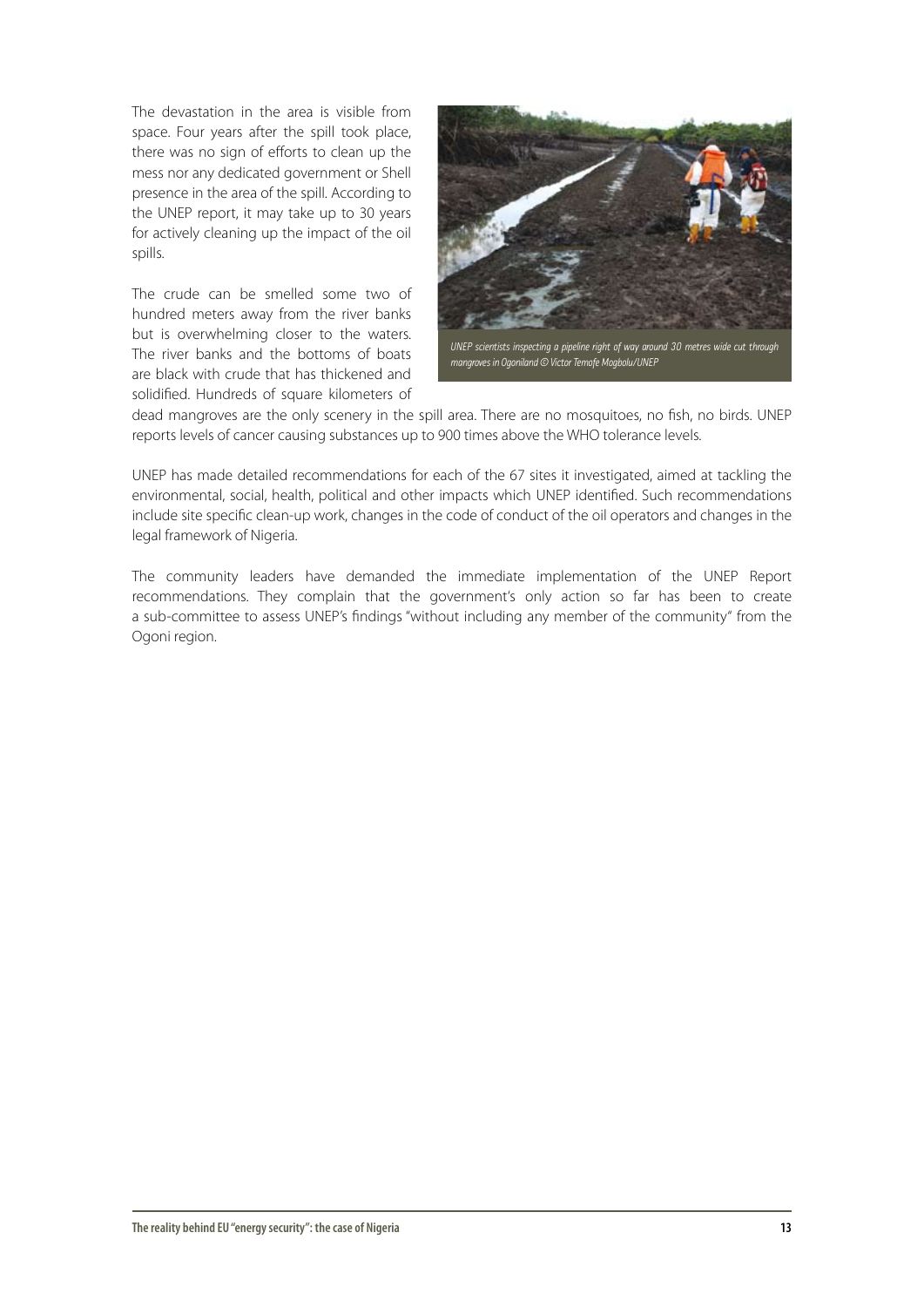## **Conclusion: leave the oil in the soil, clean up and go**

Nigeria was the first country in Sub-Saharan Africa to export oil. About 2 million barrels of oil are exported daily from the oil rich Niger Delta and the seas offshore. However, the oil revenues accruing to the Nigerian government and the billions of dollars in profits made by the oil corporations that have operated in Nigeria for over 40 years have delivered little in terms of local development to the 31 million people that live in the Delta, and to the majority of the Nigerian people.

In 2011, the European Commission listed Nigeria as one of a number of countries that are considered of "strategic" importance for the EU's "energy security".38 European and US corporations have been signing new contracts for the development of new oil and gas fields in Nigeria, while old concessions continue to be profitably exploited. New infrastructure projects are under discussion aimed at increasing the capacity of Nigeria to export hydrocarbons (especially natural gas) to European and global markets<sup>39</sup>.

Meanwhile, many Nigerians continue to live in poverty, without clean water and electricity – while oil corporations like ENI, Total and Shell continue to make billions of dollars in profits that do not contribute to the local development of people. The companies operate in violation of national law with continued flaring of gas, inadequate maintenance of equipment and lack of adequate response measures to recurrent oil spills. The more oil and gas that is extracted, the more that environmental degradation, conflict and human rights violations will occur in the Delta.

As a result, many local communities and civil society organisations like Environmental Rights Action in Nigeria are clear: if oil is not helping development, then better leaving new oil in the soil.

We support the demand of Nigerian civil society groups to stop hydrocarbon exploration in Nigeria, stop the issuing of new licences and oil and gas extraction leases and leave new oil in the soil<sup>40</sup>.

We support the request to implement immediately the recommendations made by UNEP in August 2011 report on the impacts of oil extraction in Ogoniland<sup>41</sup>.

The EU should commit to supporting the implementation of the UNEP report, including: ensuring an immediate halt to the ongoing contamination of Ogoniland; financing the clean up of contaminated areas; and holding the European oil companies responsible for the environmental and social impacts of their operations in Ogoniland.

The EU should also commit to supporting the realisation of environmental audits, with participation of local community members, in areas where European multinationals operate in Nigeria in order to assess the level of environmental pollution caused by such operations, and to ensure fair compensation for local communities and clean up of polluted areas.

The EU should refocus its energy strategy towards locally produced, small scale renewables. The EU should end its dependency on fossil fuels, and begin investing in the societal and technological changes needed to ensure a just transition towards a more sustainable, fossil free future.

The EU should cease building large scale oil and gas infrastructure projects, since these will further lock Europeans into hydrocarbon dependency whilst exacerbating human rights abuses and environmental degradation in oil producing countries like Nigeria.

<sup>38</sup> EC communication, "The EU Energy Policy: Engaging with Partners beyond Our Borders", September 2011, http://ec.europa.eu/energy/international/security\_of\_supply/doc/com\_2011\_0539.pdf

<sup>39</sup> http://allafrica.com/stories/200907040003.html

<sup>40</sup> Environmental Rights Action / FoE Nigeria , « Building a Post- Petroleum Nigeria (Leave new oil in the soil) » , November 2009.

<sup>41</sup> http://www.unep.org/newscentre/Default.aspx?DocumentID=2649&ArticleID=8827&l=en